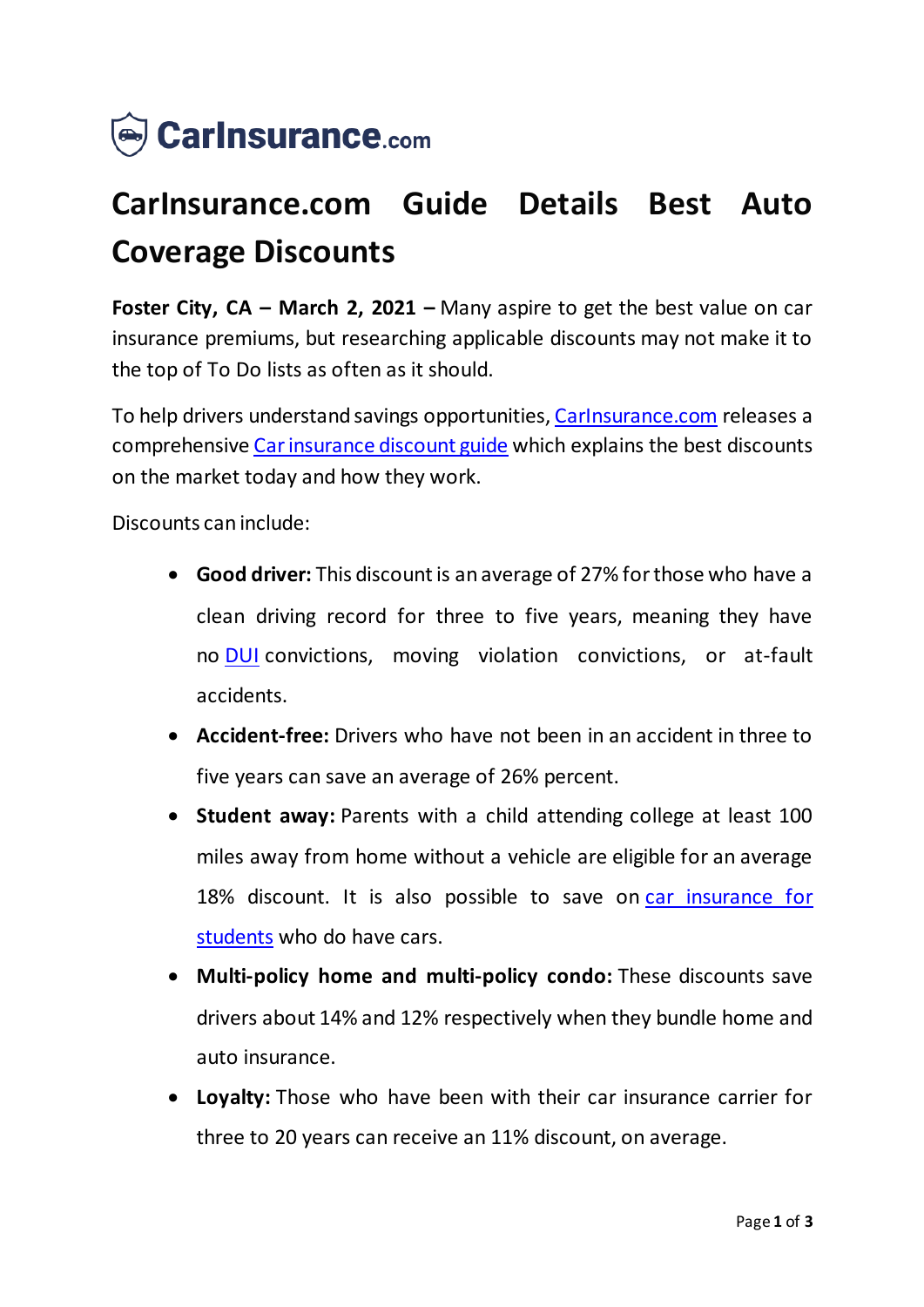Certain discounts can be overlooked, such as potentially saving 9% by paying an annual premium in full up front, or perhaps saving 8% for documented low mileage driving.

CarInsurance discusses [state auto insurance rates](https://www.carinsurance.com/state-car-insurance-rates) and laws applicable to discounts. Experts explain how these savings are set by insurance companies, and ways discounts are capped.

"While there are many auto insurance discounts available, determining the actual amounts for these discounts can be challenging," explains Michelle Megna, CarInsurance's editorial director. "To provide some clarity and help consumers find the biggest available savings, we've done a detailed analysis on discounted car insurance rates."

Megna is available to provide information on CarInsurance's methodology and answer questions about options offered to help drivers maximize their savings.

## **About CarInsurance.com**

CarInsurance is owned and operated by QuinStreet, Inc. (Nasdaq: [QNST\)](https://www.nasdaq.com/market-activity/stocks/qnst), a leader in providing performance marketplace technologies and services to the financial services and home services industries.

QuinStreet is a pioneer in delivering online marketplace solutions to match searchers with brands in digital media. The company is committed to providing consumers with the information and tools they need to research, find and select the products and brands that meet their needs. CarInsurance is a member of QuinStreet's expert research and publishing division.

CarInsurance is a one-stop online destination for car insurance information, providing unbiased, expert advice on how to shop for insurance plans, what consumers should pay and what coverage they can get from a policy.

Since 2003, CarInsurance.com has been educating consumers through its breadth of expert content, tools, and in-depth studies to help site visitors make informed decisions about their car insurance.